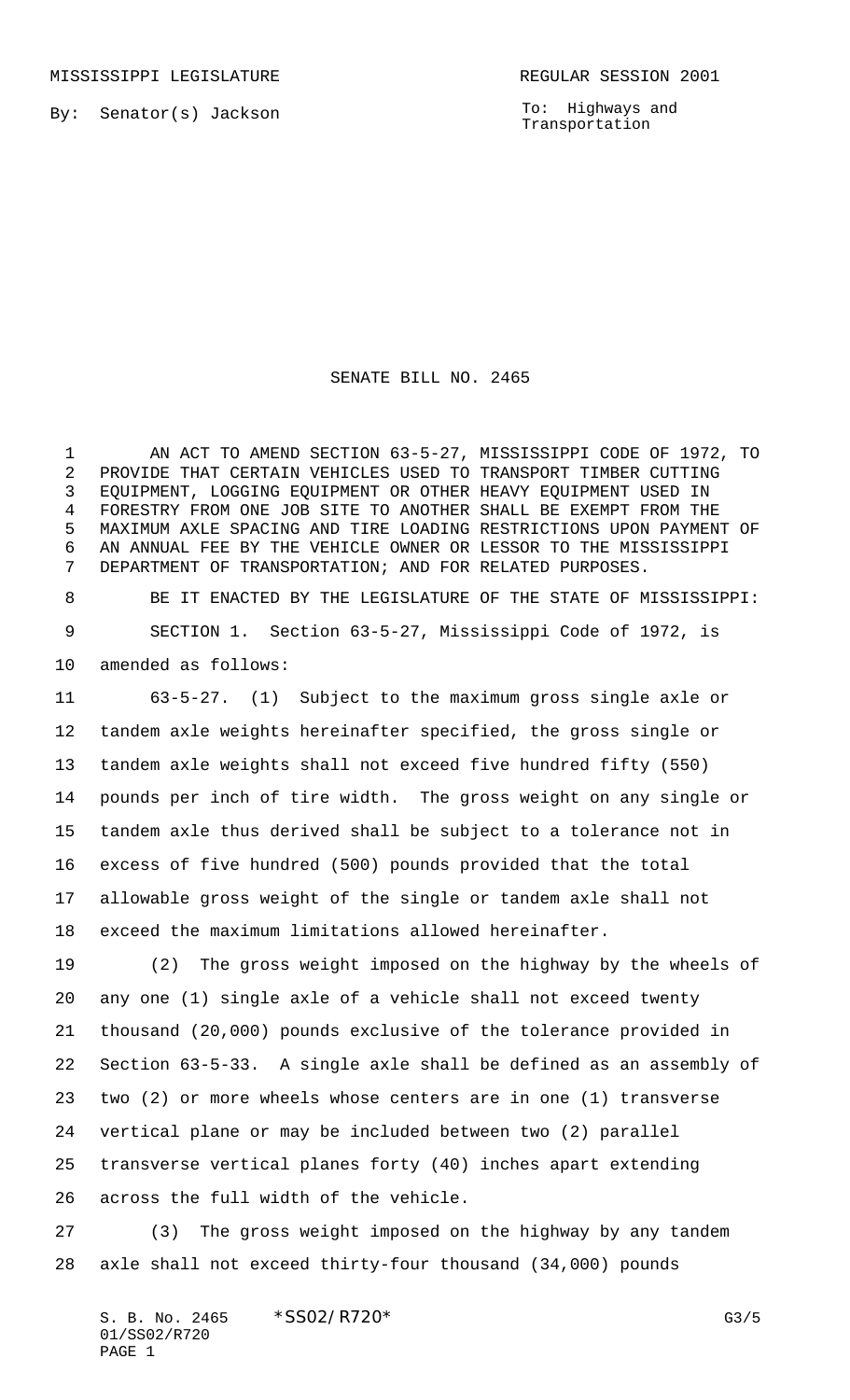exclusive of the tolerance provided in Section 63-5-33. A tandem axle shall be defined as any two (2) or more consecutive axles whose centers are more than forty (40) inches but not more than ninety-six (96) inches apart. No one (1) axle of any such group of two (2) or more consecutive axles shall exceed the weight permitted for a single axle.

S. B. No. 2465 \*SS02/R720\* 01/SS02/R720 PAGE 2 (4) (a) Vehicles designed and especially constructed to transport concrete products and which are not available for purchase in sizes and capacities to fully comply with the road and bridge weight laws of the State of Mississippi shall not be made to conform to the axle spacing requirements or axle or tire loadings of this section or to the total combined weights as set out in Section 63-5-33 in Table III, provided (i) that such vehicles shall be limited to a gross weight of sixty thousand (60,000) pounds; (ii) that such vehicles shall only be operated within fifty (50) miles of their home base; (iii) that any such vehicles shall be limited to a maximum load of the rated capacity of the vehicle; (iv) that all such vehicles shall have at least three (3) axles; and (v) that all vehicles with only three (3) axles shall have all wheels brake-equipped. Any two (2) or more axles close enough to be considered an axle group shall be suspended by an equalizing system and be spaced a minimum of four (4) feet apart in order to be eligible for the maximum load as provided in this subsection. It shall be a violation if vehicles to which this subsection applies travel upon any federal interstate highway or upon any roads or bridges designated and posted as incapable of carrying such loads by the Transportation Commission, a board of supervisors, or municipal governing authorities as provided in subsection (5) or (6) of this section. (b) Vehicles designed and especially constructed to transport raw cotton from harvest to the cotton gin shall not be made to conform to the axle spacing or axle or tire loadings of this section. However, such vehicles (i) shall be limited to a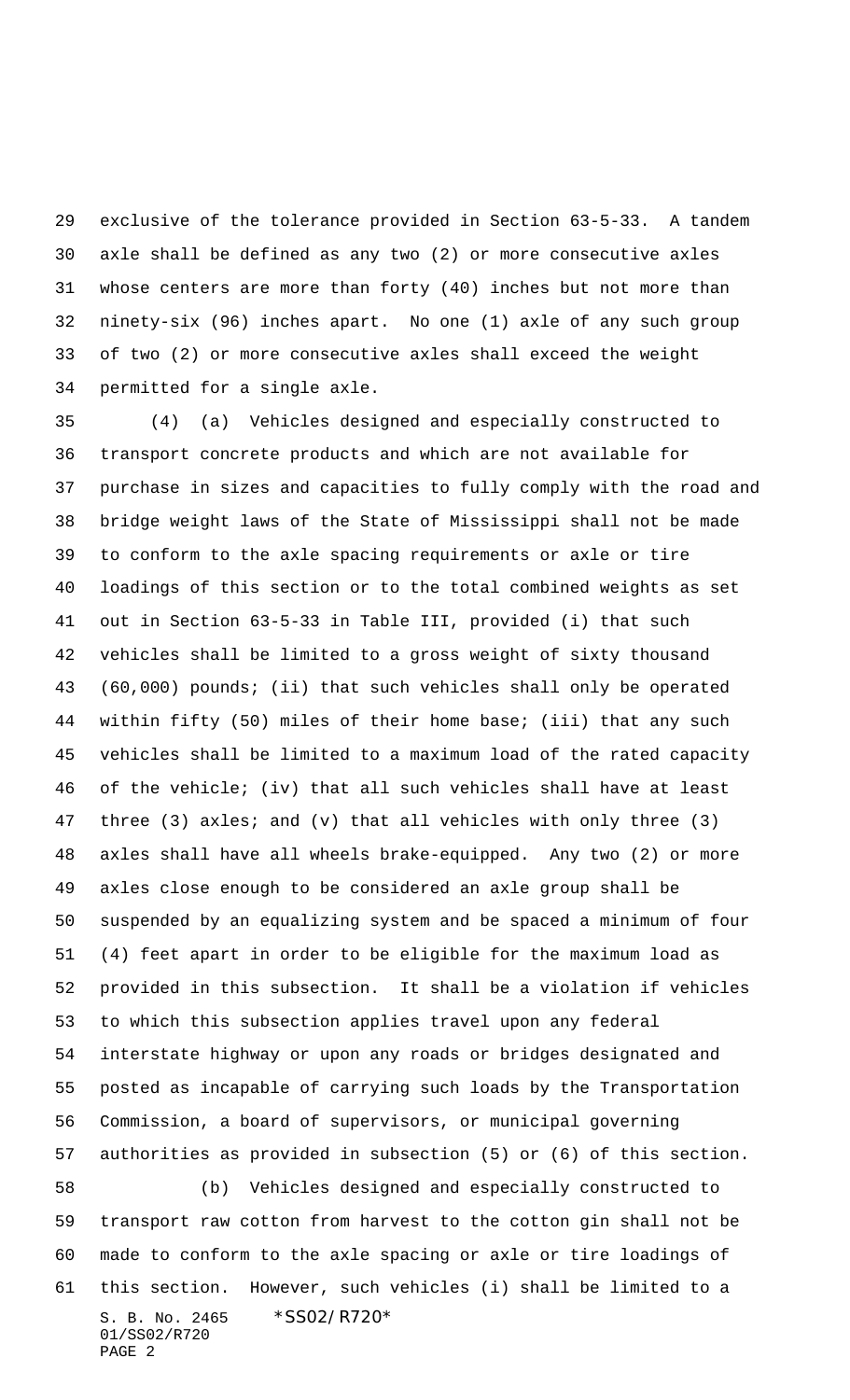gross weight of sixty thousand (60,000) pounds; (ii) may be operated only within a fifty-mile radius of their home base or their contractual customer; (iii) shall be limited to a maximum load of the rated capacity of that vehicle; (iv) shall have all wheels brake-equipped; and (v) are prohibited from traveling upon any federal interstate highway or upon any roads or bridges designated and posted as incapable of carrying such loads by the Mississippi Department of Transportation, a board of supervisors or municipal governing authorities as provided in subsection (5) or (6) of this section.

 (c) Vehicles designed and especially constructed to collect and transport solid waste and which are not available for purchase in sizes and capacities to fully comply with the road and bridge weight laws of the State of Mississippi, shall not be made to conform to the axle spacing or tire loadings of this section. However, such vehicles (i) shall be limited to a gross weight of sixty thousand (60,000) pounds; (ii) may be operated only within a fifty-mile radius of their home base or their contractual customer; (iii) shall be limited to a maximum load of the rated capacity of that vehicle; (iv) shall have all wheels brake-equipped; and (v) are prohibited from traveling upon any federal interstate highway or upon any roads or bridges designated and posted as incapable of carrying such loads by the Mississippi Department of Transportation, a board of supervisors or the governing authorities of a municipality as provided in subsection (5) or (6) of this section.

S. B. No. 2465 \* SS02/R720\* 01/SS02/R720 PAGE 3 (d) Vehicles being operated to transport timber cutting equipment, logging equipment or other heavy equipment used in forestry from one job site to another, when the trailer upon which the equipment is towed and the equipment is owned or leased by the same person, and when there are no more than two (2) pieces of 93 equipment on such trailer at one time, shall be exempt from the axle spacing and tire loadings of this section upon payment by the